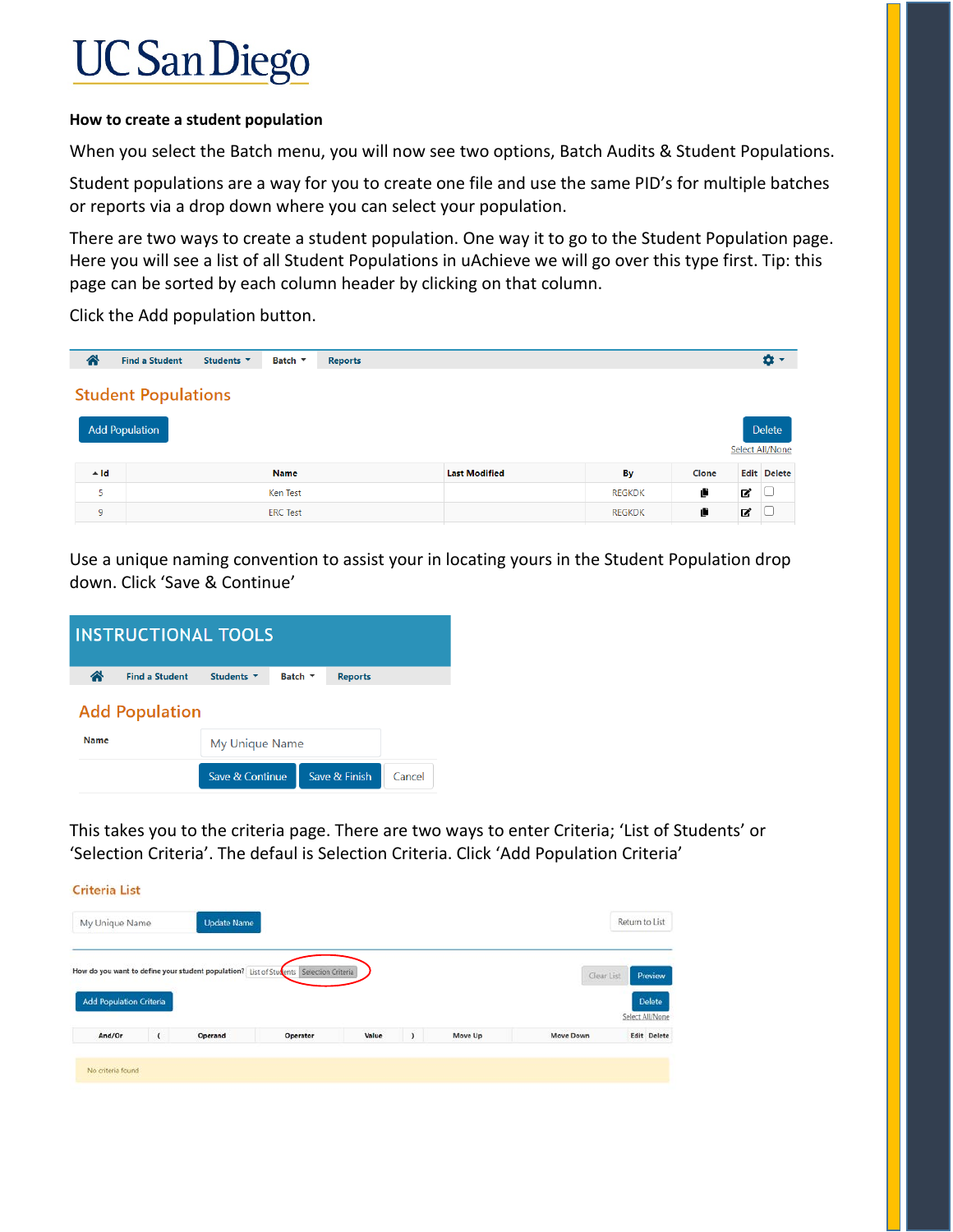By Clicking 'Add Population Criteria' you are sent to the interface we are all familiar with. Use the correct 'operator' either **in** for a list or **is** for a single PID. Enter your PIDS in the Manually Entered value area.

| 奇<br><b>Find a Student</b> | Students *<br>Batch *     | <b>Reports</b> |
|----------------------------|---------------------------|----------------|
| <b>Add Criteria</b>        |                           |                |
| And/Or                     |                           | v              |
|                            |                           |                |
| Operand                    | PID:                      |                |
| Operator                   | in                        | v              |
|                            | Choose from list          |                |
|                            |                           |                |
| Value                      | OR<br>Manually enter      |                |
|                            | A15746858 A15461170 A1482 |                |

Clicking 'Save' takes you to the Criteria List page to: (1) edit, delete or preview your criteria. Clicking 'Preview' shows you the students names associated with the PIDS entered. From here you can run a batch by navigating through the menu bar (2)

| 谷        | <b>Find a Student</b>                                                                  | Students <b>v</b> | Batch <b>T</b>      | <b>Reports</b>                    |  |  |       |  |  |  |  |            |             | io -                             |
|----------|----------------------------------------------------------------------------------------|-------------------|---------------------|-----------------------------------|--|--|-------|--|--|--|--|------------|-------------|----------------------------------|
|          | Criteria List                                                                          |                   | <b>Batch Audits</b> | (2)<br><b>Student Populations</b> |  |  |       |  |  |  |  |            |             |                                  |
|          | My Unique Name                                                                         |                   | <b>Update Name</b>  |                                   |  |  |       |  |  |  |  |            |             | Return to List                   |
|          | How do you want to define your student population? List of Students Selection Criteria |                   |                     |                                   |  |  |       |  |  |  |  |            | Clear List  | Preview                          |
|          | <b>Add Population Criteria</b>                                                         |                   |                     |                                   |  |  |       |  |  |  |  |            |             | <b>Delete</b><br>Select All/None |
| And/Or ( | <b>Operand Operator</b>                                                                |                   |                     |                                   |  |  | Value |  |  |  |  | Move<br>Up | <b>Move</b> | Down Edit Delete                 |

Once on the Batch page, you will see a line for 'Student Population' Click the drop down and select the one you just made. You can even make edits on the fly with the 'edit population button'. This can also be your first stop; you can create a new student population by clicking 'create new population'

| 叠<br><b>Find a Student</b> | Students <sup>v</sup><br>Batch v | <b>Reports</b>                         |                              |
|----------------------------|----------------------------------|----------------------------------------|------------------------------|
| <b>Add Batch</b>           |                                  |                                        |                              |
| Description                |                                  |                                        |                              |
| <b>Student Population</b>  | My Unique Name                   | <b>Edit Population</b><br>$\checkmark$ | <b>Create New Population</b> |
| Datasource                 | Select College<br>test           | ۰                                      |                              |
| <b>Server Name</b>         | 02/06/2020 Demo<br>Criteria      |                                        |                              |
| SOPRID                     | test2<br>test3                   |                                        |                              |
| Type                       | test4<br>M025                    |                                        |                              |